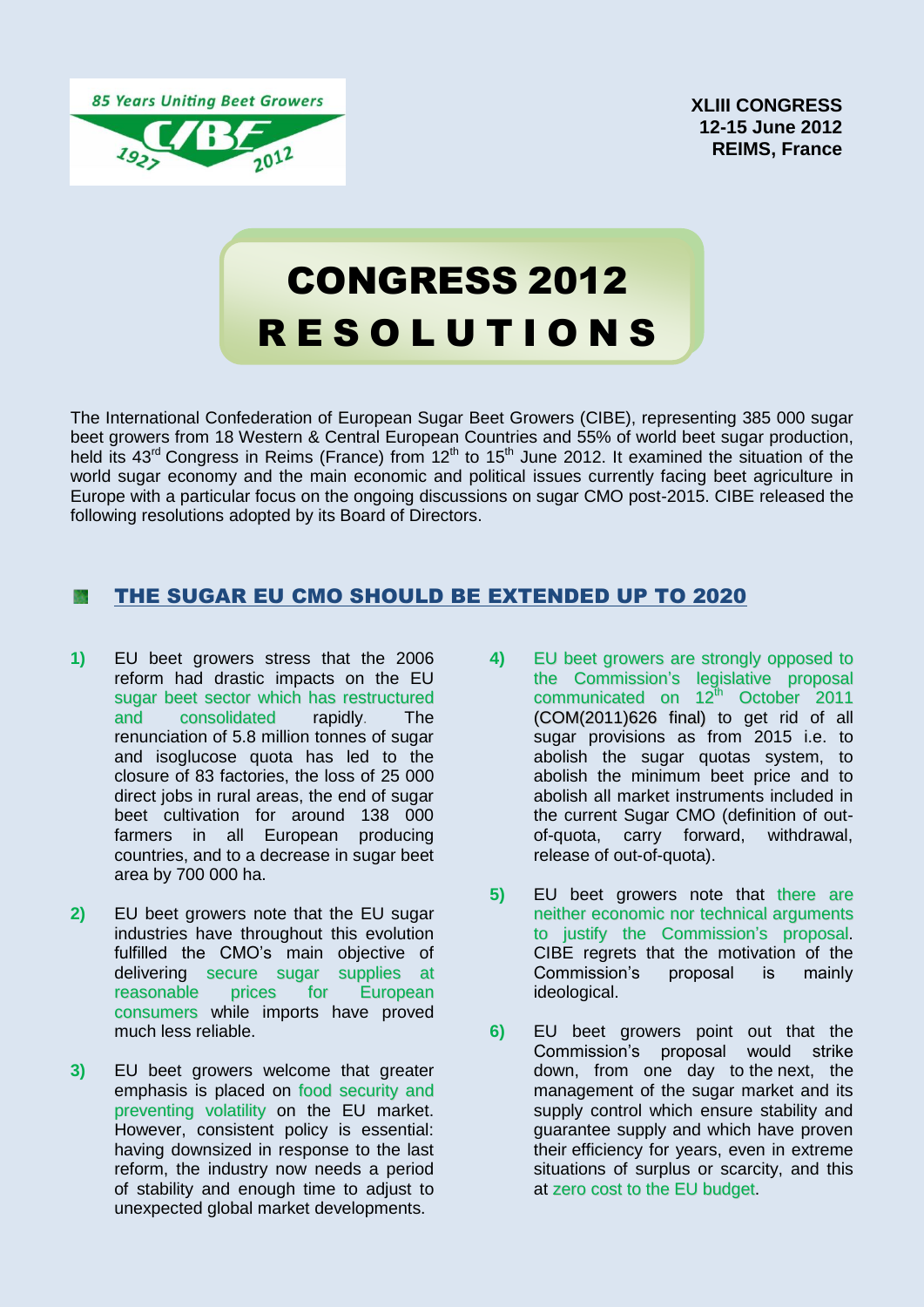- **7)** EU beet growers consider that the market tools ensure security of supply and a balanced market and provide a buffer against the volatility of supply and of the world sugar market. CIBE highlights that the elimination of supply management measures would increase the volatility of supply to the EU market.
- **8)** The EU beet growers' proposals for a sustainable post-2015 EU sugar beet sector are:
	- To extend the provisions in the sugar sector at least up to 2020, including the sugar quotas and the minimum beet price.
	- To preserve and reinforce the sugar beet contractual framework, including the interprofessional agreements.
	- To preserve current market management instruments (out-ofquota, carry forward, withdrawal) and consolidate them so as to ensure the balance of the EU market (release of out-of-quota).
	- To improve the timing and the implementation of market measures for a better reactivity to market developments.
	- To abolish the sugar production charge as from 2015/2016.
	- To adopt EU trade policies consistent and compatible with the EU sugar policy.
	- To propose a report in 2018 in order to analyse the EU and the global market and discuss at that date the future sugar CMO post-2020 and in particular to make proposals as

# **Co** MARKET AND PRICE SITUATION

**12)** CIBE notes that following the 2006 reform, the EU is one of the world's biggest net sugar importers since 2007. Therefore, the availability of sugar on time and in sufficient quantities in all parts of the EU (whether in a situation of global surplus or global scarcity) is a key issue. However, the new dynamics in global

sugar markets which resulted from the world financial and economic crisis led to a very high price volatility of world markets. This volatility becomes even higher when major sugar cane producing regions face bad weather conditions.

**CIBE calls for the extension of the Sugar CMO at least up to 2020 and for a consolidation of interprofessional agreements**

regards the relations within the trade to ensure the fair balance of rights and obligations between growers and undertakings and to allow equitable sharing of the added value.

- **9)** EU beet growers consider that the maintenance of any privilege for sugar cane refiners after 2015 would be inconsistent with the 2006 reform as well as with the preferential and new agreed trade agreements and unacceptable as it would mean further sugar beet factory closures and job losses in rural areas.
- **10)** EU beet growers welcome the Resolution 2011/2051(INI) voted by the European Parliament in June 2011 which *advocates that the 2006 sugar market regime be extended at least to 2020 in its existing form and calls for suitable measures to*

*safeguard sugar production in Europe and to allow the EU sugar sector to improve its competitiveness within a stable framework*. EU beet growers call on the European Institutions, the European Parliament and the Council, to take CIBE's proposals into consideration.

**11)** In this regard, EU beet growers welcome the EP Draft Report 2011/0281(COD) on the Proposal for a Single CMO issued mid-June 2012 which recommends the prolongation of the sugar provisions and the consolidation of the contractual framework up to 2020. CIBE also notes that only 6 Member States support the Commission's proposal to end the sugar provisions as from 2015.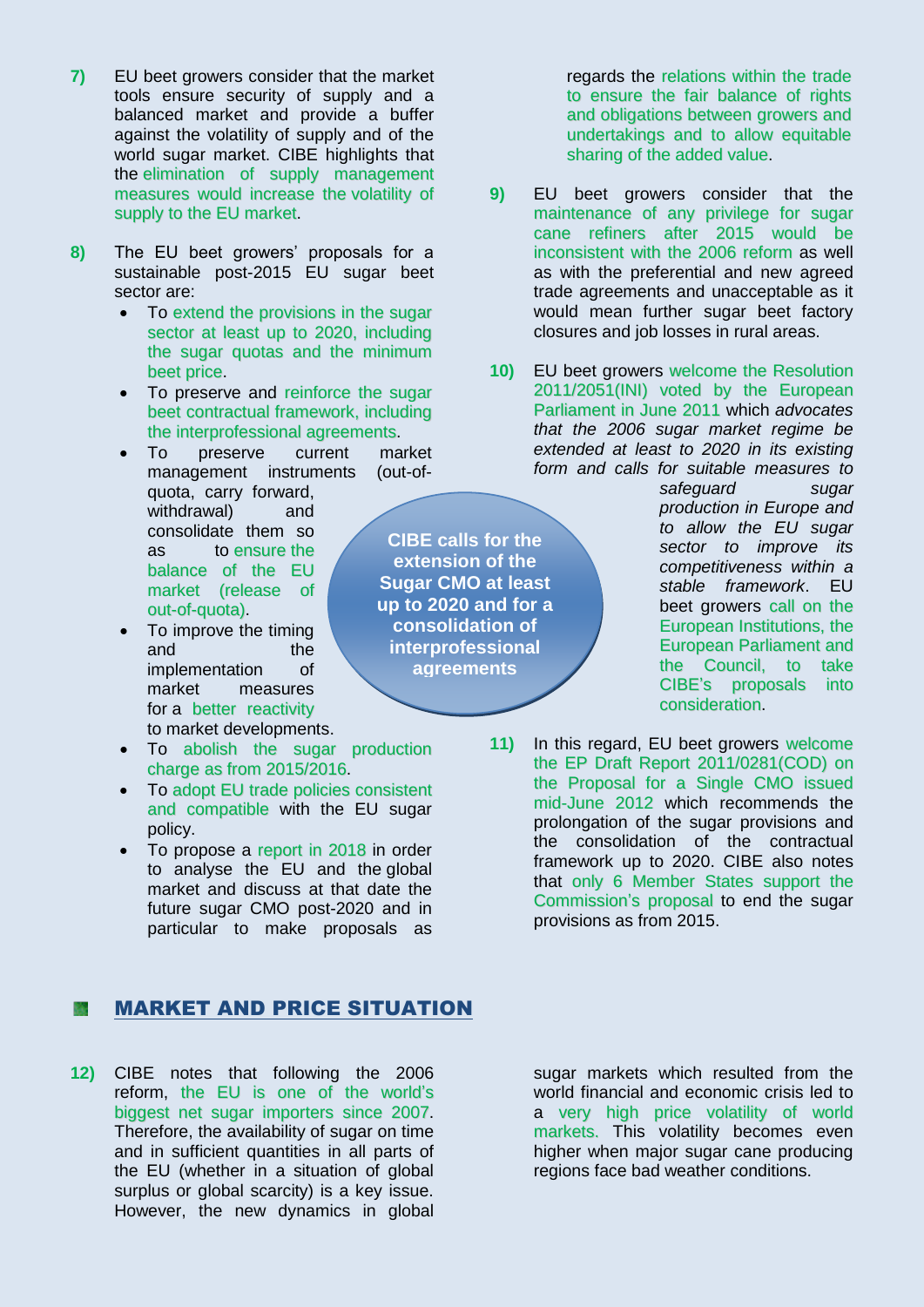- **13)** CIBE underlines that in this highly volatile environment, the European sugar beet sector ensures a reliable, regular raw material supply in Europe for two reasons. Firstly, it is located in climatically more stable regions – contrary to sugar cane. Secondly, the current sugar regime has a stabilizing effect, in particular due to the supply management with sugar quotas and due to the possibility to withdraw quota sugar in the event of surplus or to release out-of-quota sugar on the EU food market in the event of supply tension in the EU.
- **14)** CIBE stresses the capacity of the European beet sugar sector to respond rapidly to the evolution of market demand as shown in MYs 2010/11 and 2011/12.
- **15)** EU beet growers highlight that the management of the EU sugar market remains indispensable and that flexible market management measures are efficient tools to ensure a balanced EU market as shown in the Agrosynergie report "*Evaluation of Common Agricultural Policy measures applied to the sugar sector"* dated December 2011.
- **16)** EU beet growers welcome the possibility to release out-of-quota sugar on the EU food market to ensure sufficient sugar supplies on the EU market when it is undersupplied. This flexible tool of the Sugar CMO acts as an efficient and important buffer. It must be reinforced in future so as to be used with better reactivity.
- **17)** EU beet growers point out that the priority should be given to the EU beet sector against imports to supply its domestic market and that the objective of the new CAP post-2013 is to secure the EU white sugar market thanks to a domestic sugar

### SUSTAINABILITY **Control**

**22)** CIBE points out that improving the competitiveness of the beet sugar sector is a common aim for growers and their

beet production representing 85% of EU consumption.

- **18)** CIBE considers that the possibility to export whilst respecting WTO commitments gives growers and processors the conditions to react to world market drivers. This export path is essential to counterbalance the import flows. It is essential that some flexibility concerning exports is maintained in the future.
- **19)** In this regard, CIBE notes that the main beet and cane sugar producing and exporting countries in the world implement strong policies and market regulation tools.
	- **20)** CIBE notes that the strong decrease in the EU sugar price between 2006 and 2010 and the opening up of the European market has not been sufficiently transferred to the final consumer, as seen by the recent evolution in consumer prices and selling prices of processed products in the EU. And, contrary to what was

forecast by the European Commission, this decrease has mainly benefited the food and drinks industry and the retail sector, amounting to around €4 billion in four years.

**21)** CIBE notes the convergence between world market sugar prices and European market sugar prices between 2009 and 2011. CIBE acknowledges that European market prices cannot be fully disconnected from the development of world market prices. CIBE notes the increase of EU white sugar domestic price in 2011/12. However, CIBE points out that EU sugar market price are lower than sugar prices in many other major sugar producing countries.

> cooperatives and sugar producers. The sugar beet sector has engaged and

**Market measures mitigate the volatility of the market and efficiently balance the EU market**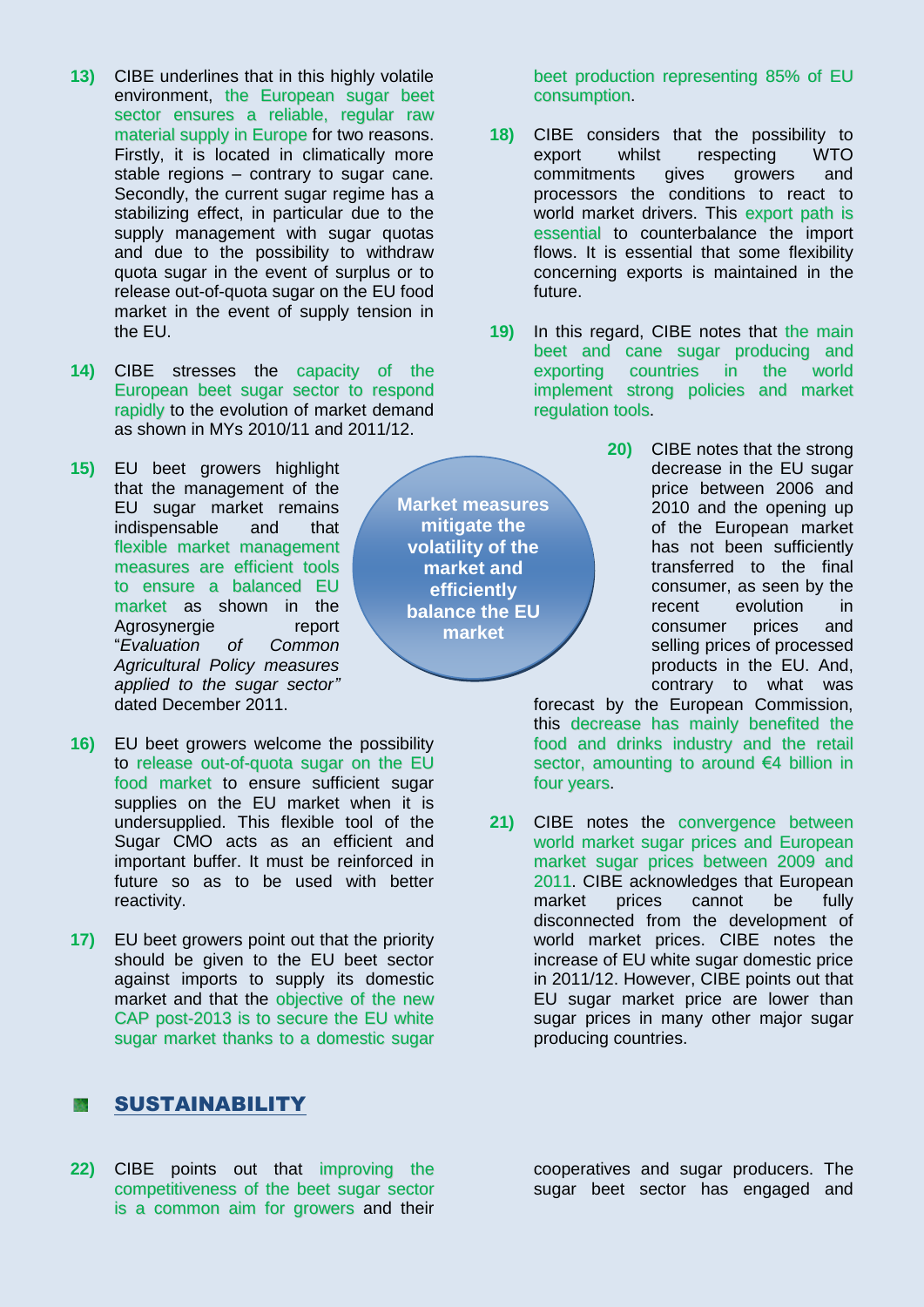invested to improve its competitiveness and efficiency.

- **23)** CIBE underlines that in many regions, beet growing and the sugar industry are key drivers for rural development, providing numerous direct and indirect jobs (in the EU 150 000 jobs, 106 factories in 18 Member States, 170 000 growers) stimulating technical progress at agricultural and rural level, facilitating industrial infrastructure, implantations and services.
- **24)** Sugar beet is currently grown in 18 EU countries, in Switzerland and in Turkey. As a rotational crop and a break crop, sugar beet facilitates the maintenance of biodiversity, contributes to the diversity of the landscape and improves soil fertility. With the constant improvement in agricultural practices, soil conservation techniques and input management, sugar beet growing is a model in terms of environmental sustainability, as illustrated in the 2010 CIBE-CEFS environmental sustainability brochure and by the CIBE-CEFS participation in EU Green Week 2011 and 2012.
- **25)** CIBE points out the constant progress in the agricultural sugar yield: since 2000 on average in the EU, the gain in sugar yield

per hectare amounts to 2-4 % per annum. This constant improvement in sugar beet efficiency over the past ten years (yield increase combined with input decrease) and an improvement in industrial productivity have ensured the regular supply of a high quality and sustainable product to European users.

**Beet growing respects the principles of sustainability at economic, social and environmental levels**

- **26)** However, EU beet growers note that production costs in the most competitive EU beet sugar producing countries are around 30% higher than production costs in the most competitive cane sugar countries.
- **27)** CIBE highlights the new direction towards more economical beet growing techniques and inputs' regulation. Thanks to this progress, quantities of fertilisers and plant protection products have been

reduced considerably and more environmentally-friendly techniques as well as safer plant protection products are used.

- **28)** CIBE highlights the specific status of outof-quota which has preserved and increased the use of sugar beet as a raw material for non-food outlets in the EU (more than 10 % of beet currently processed in the EU). Beet increasingly plays an important part in the development of the European bioeconomy which in turn plays an important role in reducing energy dependence on oil, reducing net greenhouse gas (GHG) emissions and meeting the aims of the EU Renewable Energy Directive adopted in 2009, as well as in delivering the objectives of the Europe 2020 strategy designed to turn Europe into a smart, sustainable and socially inclusive market economy.
- **29)** CIBE shares the view that the bioeconomy presents new opportunities for social innovation and for improving the lives of everyone, for example by offering rural communities the possibility to diversify their activities. It offers bioenergy (bioethanol and biogas) and products such as biochemicals and bioplastics or household cleaning bioproducts - which
	- are biodegradable (and compostable) and which make our lives healthier, safer and easier.
	- **30)** EU beet growers ask Member States to effectively implement the EU Climate-Energy Package, in particular the Renewable Energy and the Fuel Quality directives with the aim of promoting the

development of biofuels and biogas, including beet based bioethanol and biogas.

**31)** This is justified by the advantages and contributions that beet ethanol and biogas offer to society: mitigation of climate change, energy security and diversification, rural development, sustainable production (including a 60% reduction of GHG emissions compared to fossil fuels).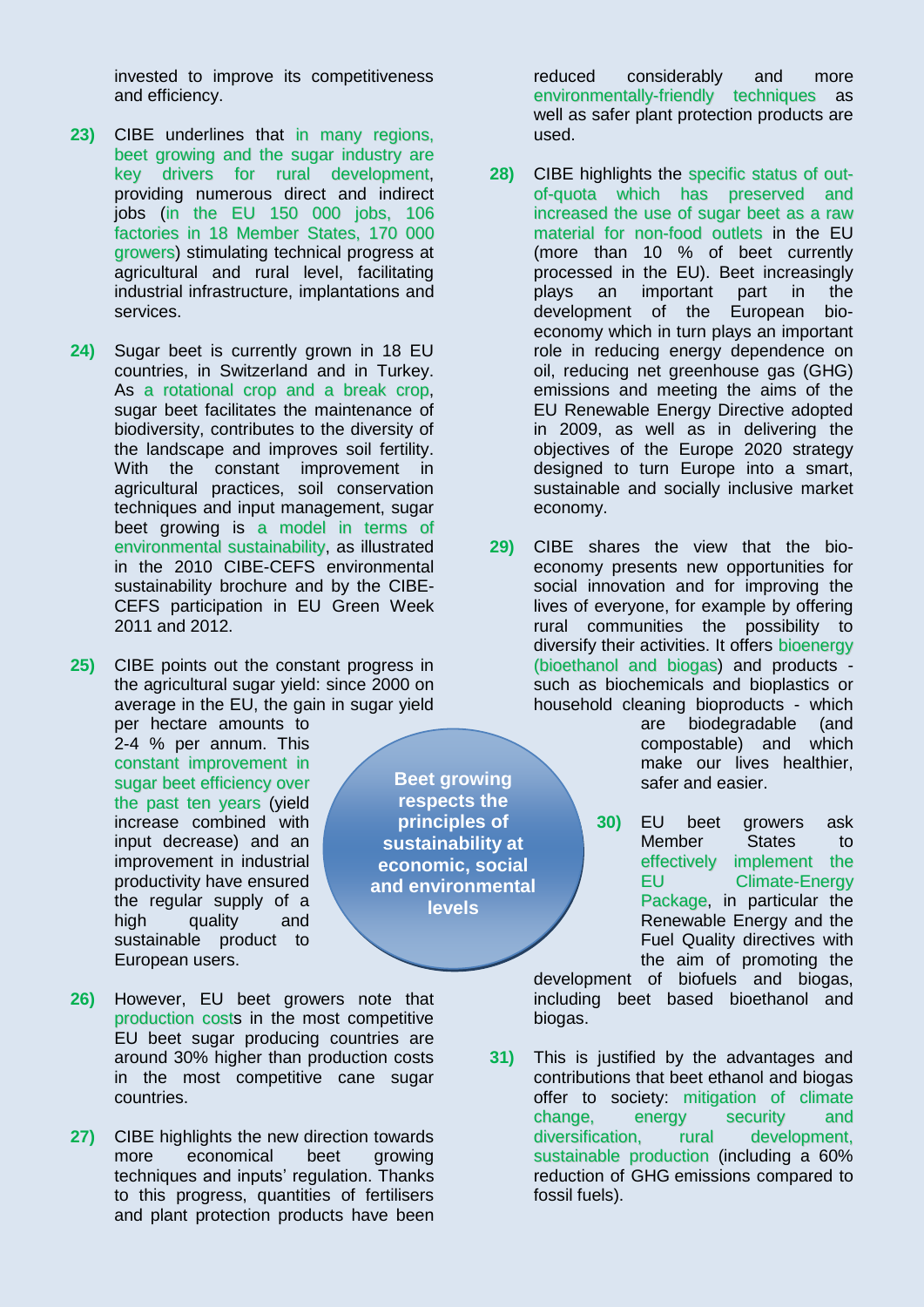- **32)** EU beet growers insist that the development of bioethanol uses must firstly benefit European producers, and that it is necessary to limit and control ethanol imports (through appropriate customs' tariffs, appropriate trade agreements and anti-dumping measures) to the EU domestic market, in order to meet production and sustainability requirements.
- **33)** CIBE asks the research institutes and relevant authorities to continue to promote

# INTERPROFESSION C.

**35)** A properly functioning supply chain is indispensable for EU beet growers: to that end, the contract model in the EU beet sector is crucial. Firstly, the setting of a minimum beet price as a floor price corrects the asymmetry and fragmentation in beet supply. Secondly, compulsory

> interprofessional agreements negotiated on a regular basis between growers and processors redress the balance of power in negotiations to enable an efficient functioning of the beet and sugar supply chain.

- **36)** In this respect, CIBE is concerned by the imbalances of power in the food chain and the pressure exerted by international food companies to have access to ever lower agricultural commodities' prices on agricultural markets.
- **37)** In a context of further concentration of the European sugar industry and adjustments of inter-professional agreements, EU beet growers stress the need to scrupulously respect the framework conditions provided for in Annex II of the Sugar Regulation (Commission Regulation (EC) n°952/2006) in particular as regards the sharing of the added value and to make sure that all growers in all circumstances

**An equitable sharing of the added value along the supply chain is crucial for the longterm sustainability of the sector** 

innovation and technical progress which reduces the impact of beet growing on the environment and improves its already significant positive energy balance and economic competitiveness in favour of the consumer and society.

**34)** CIBE welcomes the significant recent investments in ongoing medium-term research projects whose full benefits are expected around 2020.

> are guaranteed the minimum beet price for all quota beet.

**38)** EU beet growers, in accordance with Annex II of the Sugar Regulation, point out the need for balanced rules on how any difference between the reference

price and the actual selling price of sugar is to be allocated between growers and processors.

**39)** EU beet growers ask the European Commission to guarantee the EU beet growers' associations' capacity to reinforce and to negotiate all the terms of the interprofessional

agreements and in particular their price components.

- **40)** EU beet growers welcome the Resolution 2009/2237(INI) voted by the European Parliament in September 2010 which highlights the main issues so as to ensure a better functioning of the supply chain in Europe, of which price transparency<br>(price monitoring tool), relationship (price monitoring tool), relationship between the CAP and competition rules, balance of bargaining power and fair contracting scheme.
- **41)** EU beet growers emphasise the need to modernise beet reception rules and the need for the beet crown to be recognised – and paid – for what it is worth.